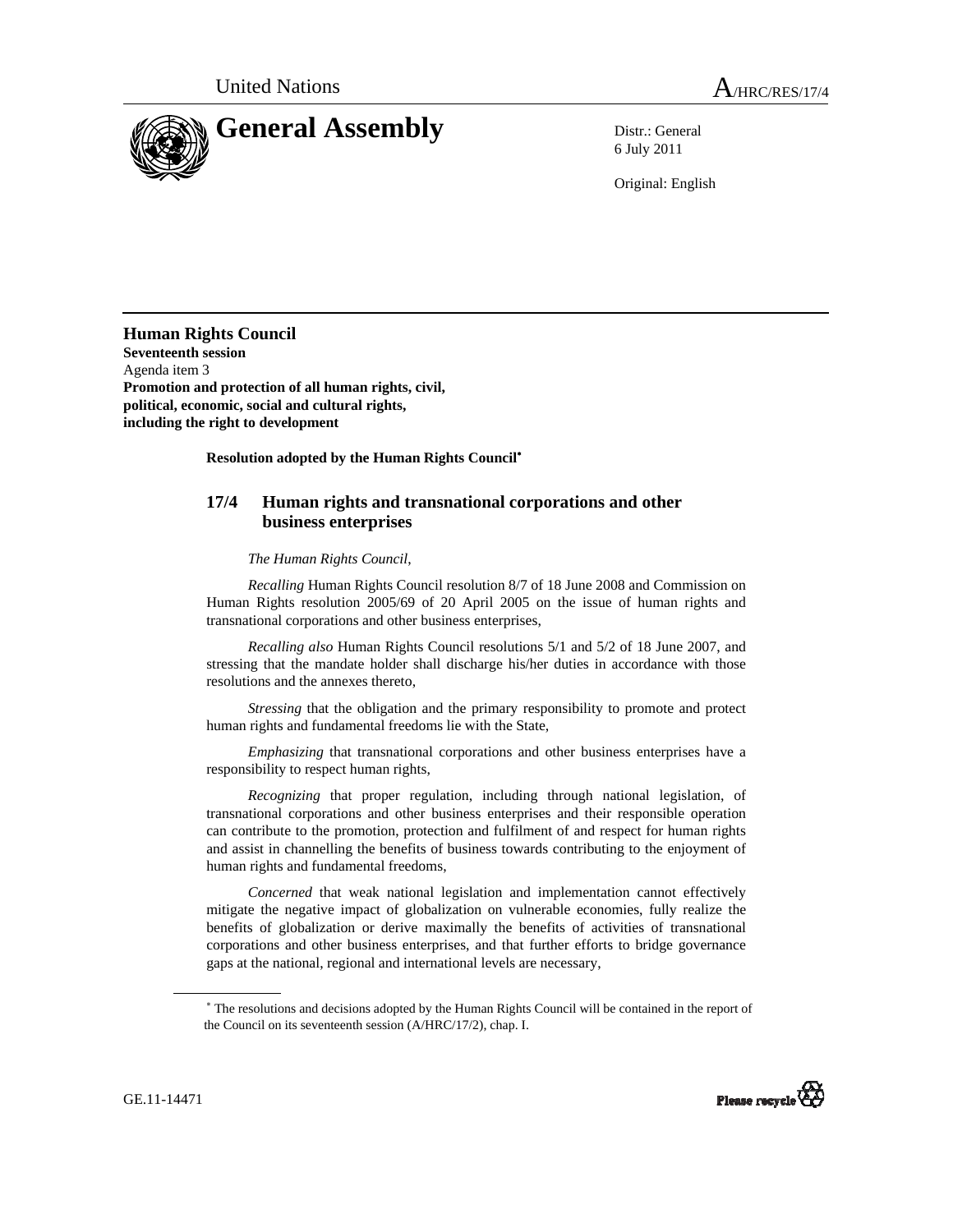*Recognizing* the importance of building the capacity of all actors to better manage challenges in the area of business and human rights,

 1. *Welcomes* the work and contributions of the Special Representative of the Secretary-General on human rights and transnational corporations and other business enterprises, and endorses the Guiding Principles on Business and Human Rights: Implementing the United Nations "Protect, Respect and Remedy" Framework, as annexed to the report of the Special Representative;<sup>1</sup>

 2. *Also welcomes* the broad range of activities undertaken by the Special Representative in the fulfilment of his mandate, including in particular the comprehensive, transparent and inclusive consultations conducted with relevant and interested actors in all regions and the catalytic role he has played in generating greater shared understanding of business and human rights challenges among all stakeholders;

 3. *Commends* the Special Representative for developing and raising awareness about the Framework based on three overarching principles of the duty of the State to protect against human rights abuses by, or involving, transnational corporations and other business enterprises, the corporate responsibility to respect all human rights, and the need for access to effective remedies, including through appropriate judicial or non-judicial mechanisms;

 4. *Recognizes* the role of the Guiding Principles for the implementation of the Framework, on which further progress can be made, as well as guidance that will contribute to enhancing standards and practices with regard to business and human rights, and thereby contribute to a socially sustainable globalization, without foreclosing any other long-term development, including further enhancement of standards;

 5. *Emphasizes* the importance of multi-stakeholder dialogue and analysis to maintain and build on the results achieved to date and to inform further deliberations of the Human Rights Council on business and human rights;

 6. *Decides* to establish a Working Group on the issue of human rights and transnational corporations and other business enterprises, consisting of five independent experts, of balanced geographical representation, for a period of three years, to be appointed by the Human Rights Council at its eighteenth session, and requests the Working Group:

 (*a*) To promote the effective and comprehensive dissemination and implementation of the Guiding Principles;

To identify, exchange and promote good practices and lessons learned on the implementation of the Guiding Principles and to assess and make recommendations thereon and, in that context, to seek and receive information from all relevant sources, including Governments, transnational corporations and other business enterprises, national human rights institutions, civil society and rights-holders;

 (*c*) To provide support for efforts to promote capacity-building and the use of the Guiding Principles, as well as, upon request, to provide advice and recommendations regarding the development of domestic legislation and policies relating to business and human rights;

(*d*) To conduct country visits and to respond promptly to invitations from States;

 $^1$  A/HRC/17/31.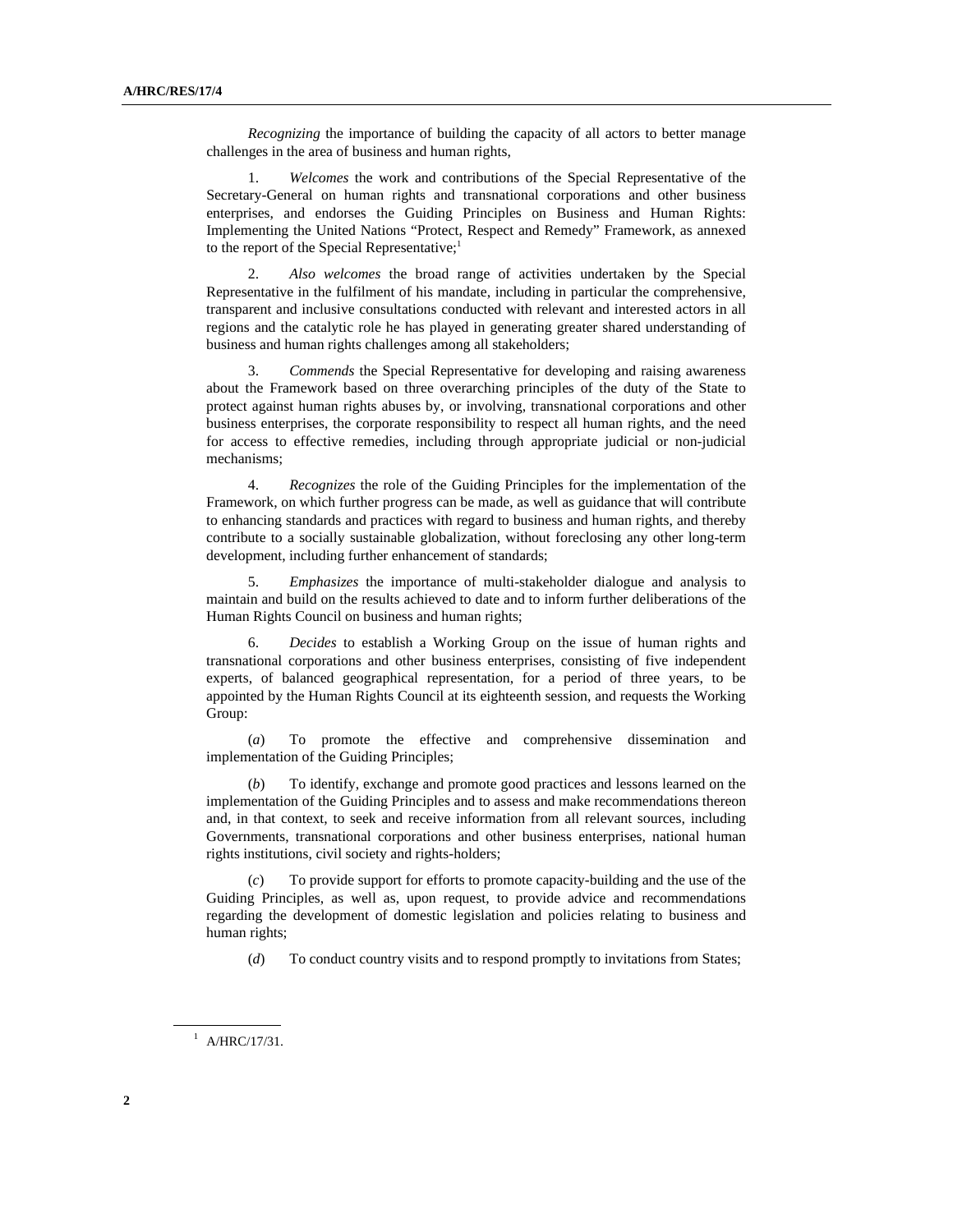(*e*) To continue to explore options and make recommendations at the national, regional and international levels for enhancing access to effective remedies available to those whose human rights are affected by corporate activities, including those in conflict areas;

 (*f*) To integrate a gender perspective throughout the work of the mandate and to give special attention to persons living in vulnerable situations, in particular children;

To work in close cooperation and coordination with other relevant special procedures of the Human Rights Council, relevant United Nations and other international bodies, the treaty bodies and regional human rights organizations;

 (*h*) To develop a regular dialogue and discuss possible areas of cooperation with Governments and all relevant actors, including relevant United Nations bodies, specialized agencies, funds and programmes, in particular the Office of the United Nations High Commissioner for Human Rights, the Global Compact, the International Labour Organization, the World Bank and its International Finance Corporation, the United Nations Development Programme and the International Organization for Migration, as well as transnational corporations and other business enterprises, national human rights institutions, representatives of indigenous peoples, civil society organizations and other regional and subregional international organizations;

 (*i*) To guide the work of the Forum on Business and Human Rights established pursuant to paragraph 12 below;

(*j*) To report annually to the Human Rights Council and the General Assembly;

 7. *Encourages* all Governments, relevant United Nations agencies, funds and programmes, treaty bodies, civil society actors, including non-governmental organizations, as well as the private sector to cooperate fully with the Working Group in the fulfilment of its mandate by, inter alia, responding favourably to visit requests by the Working Group;

 8. *Invites* international and regional organizations to seek the views of the Working Group when formulating or developing relevant policies and instruments;

 9. *Requests* the Secretary-General and the United Nations High Commissioner for Human Rights to provide all the assistance necessary to the Working Group for the effective fulfilment of its mandate;

 10. *Welcomes* the important role of national human rights institutions established in accordance with the Paris Principles in relation to business and human rights, and encourages national human rights institutions to develop further their capacity to fulfil that role effectively, including with the support of the Office of the High Commissioner and in addressing all relevant actors;

 11. *Requests* the Secretary-General to prepare a report on how the United Nations system as a whole, including programmes and funds and specialized agencies, can contribute to the advancement of the business and human rights agenda and the dissemination and implementation of the Guiding Principles, addressing in particular how capacity-building of all relevant actors to this end can best be addressed within the United Nations system, to be presented to the Human Rights Council at its twenty-first session;

 12. *Decides* to establish a Forum on Business and Human Rights under the guidance of the Working Group to discuss trends and challenges in the implementation of the Guiding Principles and promote dialogue and cooperation on issues linked to business and human rights, including challenges faced in particular sectors, operational environments or in relation to specific rights or groups, as well as identifying good practices;